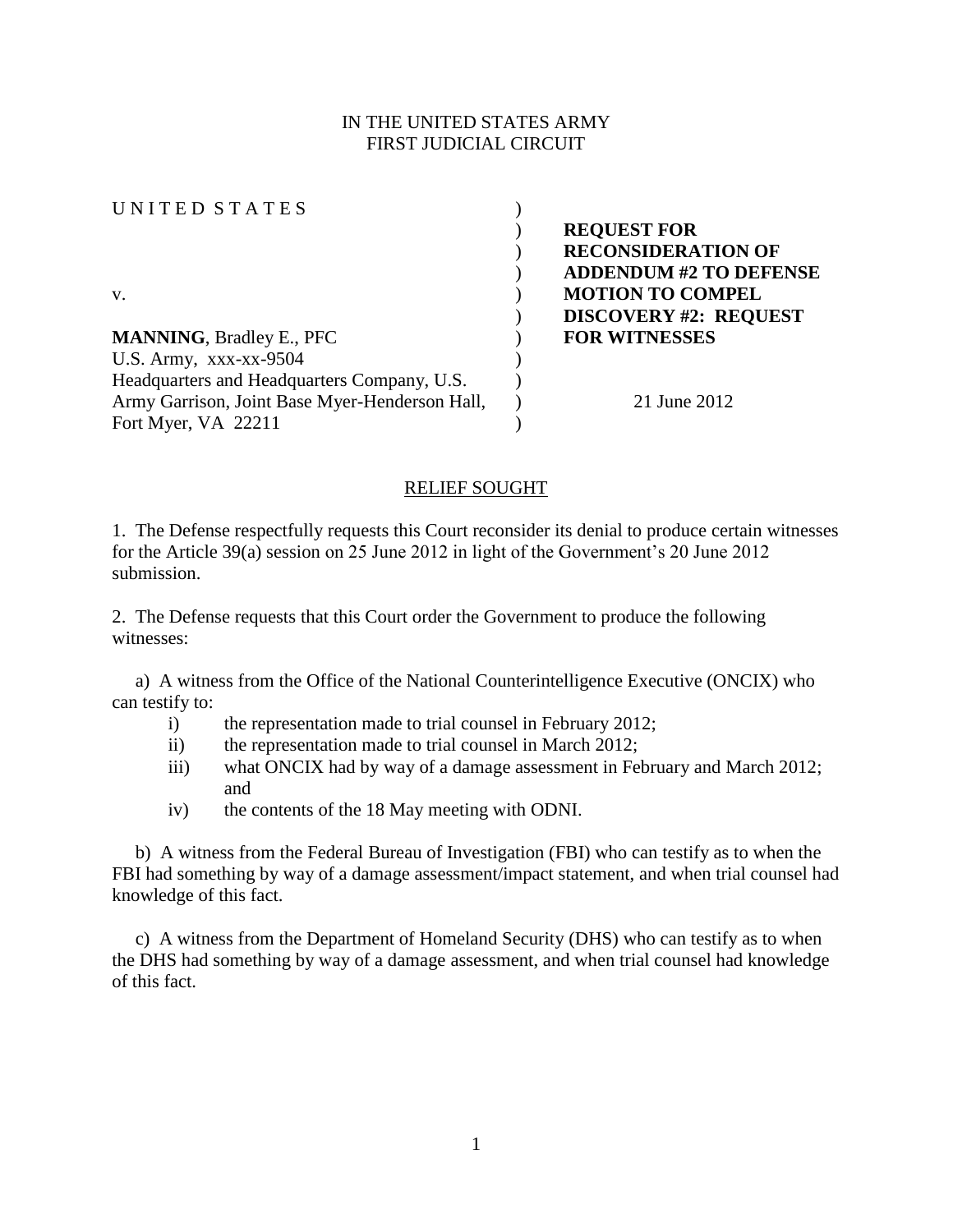3. Given the timing of this reconsideration request, the Defense does not object to the Court considering telephonic testimony from a witness from each of the above agencies.  $\frac{1}{1}$ 

### FACTS

4. The Defense incorporates the factual assertions from its 18 June 2012 original request for witnesses. The Defense also requests the Court to consider the filing by the Government on 20 June 2012 (Prosecution Response to Defense Motion for Modified Relief for Defense Reply to Prosecution Response to Supplement to Defense Motion to Compel Discovery #2) and the statements by the Government during oral argument on 6 June 2012.

5. On 6 June 2012, the Defense argued its request for a due diligence accounting by the Government. After the Defense's argument, the Court asked the Government if it had a reply or whether it wanted to reserve its reply. MAJ Fein responded "...we would like to reserve our reply for the diligence argument since we did just receive it this past weekend." Article 39(a) Audio Recording 6 June 2012.

6. The Government allowed the Government a two-week extension to brief the issues raised in the Defense's motions for a due diligence accounting (e.g. the FBI impact statement; the ONCIX damage assessment, etc.).

7. During oral argument, the Court asked the Government to explain its representations concerning the FBI impact statement.

COURT: Alright, we will be addressing that aspect of this motion at the next session. I understand the Defense's argument. Government, are you prepared to tell me when you did know about this impact statement or impact assessment?

MAJ Fein: Your Honor, the Government would like to at least have a chance to argue the due diligence argument first and then answer that in (inaudible) Court's order.

Article 39(a) Audio Recording 6 June 2012.

8. MAJ Fein then proceeded to give the following lengthy statement:

MAJ Fein: But what the Government would say, at least is that, the Defense again is confusing, the Defense seems to confuse the issues of what authorities they have asked. Pre-Referral they asked for any impact or damage assessment and they listed the FBI in a general request under 701(a)(2). The Government replied "you're not entitled to that under that proper authority or proper legal basis or factual basis." So once the Government learned of it, then we started working the approvals. But the Government is prepared today, because I happen to know that answer, your Honor, is it was just a few weeks ago, in fact I think that it was three weeks ago, but again this is I think, I will, I can confirm it at a different time, that we received approval based off of our proposed

 $\overline{a}$ <sup>1</sup> "Over a party's objection, the military judge may authorize any witness to testify on interlocutory questions via remote means or similar technology if the practical difficulties of producing the witness outweigh the significance of the witness' personal appearance." R.C.M. 703(b)(1).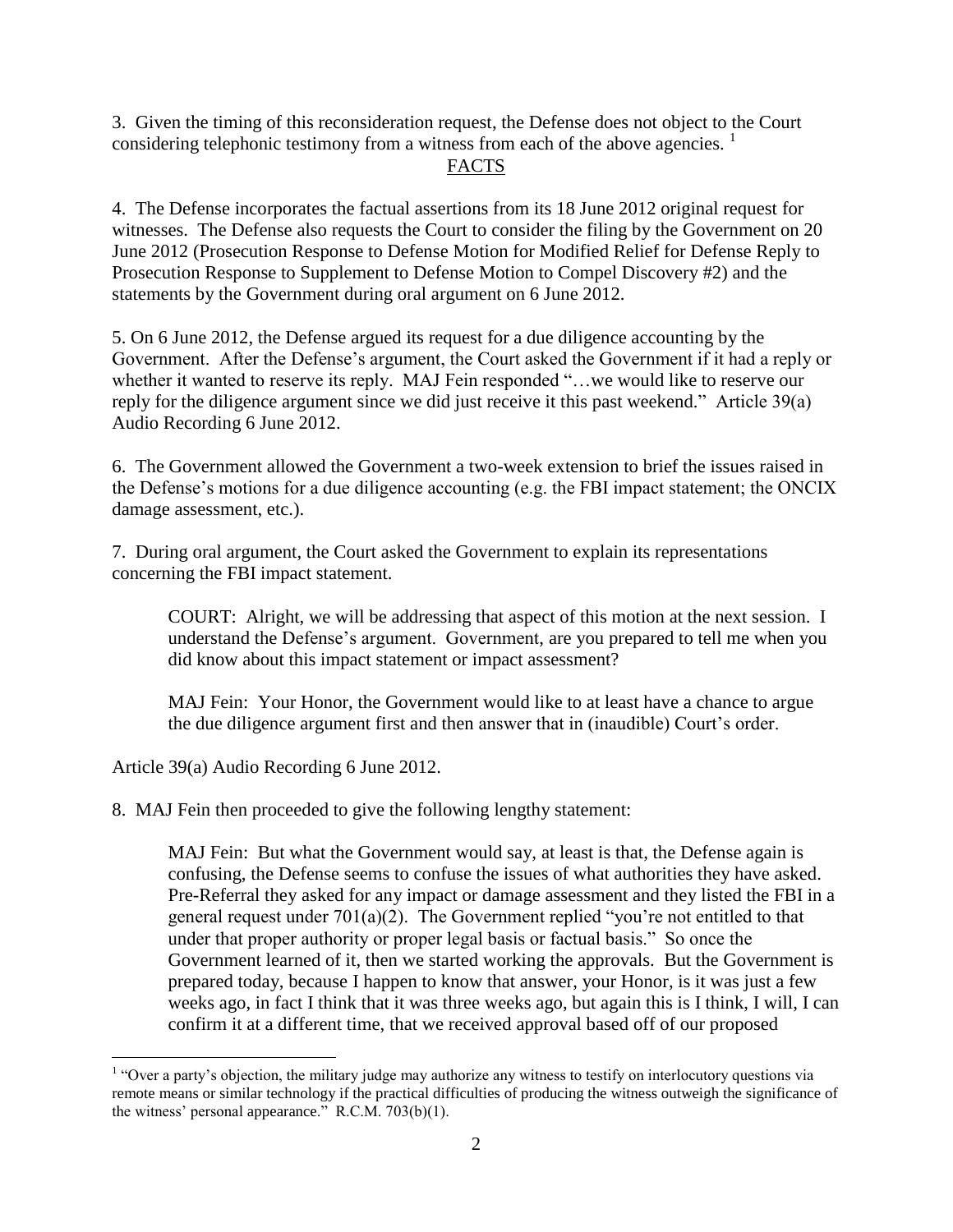summaries, to turn it over to the Defense. In fact, the time it was, the time of the day we received it, I think was the 18<sup>th</sup> of May. Because that was the date we filed our  $505(g)(2)$ for the other two damage assessments. So that was the day we received the approval, and then the next two days the Defense started objecting into this procedure we already litigated about disclosure of ex parte or not. At that point we needed to notify the FBI, like every other entity that might be entertaining giving approval under  $505(g)(2)$  that this is the procedure that will likely occur. So that they can weigh that decision on how, how this Court is going to handle information in the future. And how they are going to disclose it or not. So since then your Honor, we have had the approval to turn it over. And as we have written in our motion there is no – the Defense even cited before,  $701(a)(6)$  says as soon as practicable. As we cited, as we stated in our motions and on the record today, the moment this prosecution receives approvals to turn over information, unclass, classified, we as soon as possible, turn it over to the Defense. So, once we get it, we start working. This is an example of we didn't have a process in place. We notified the Defense and the Court in our filing, it's there. Once we have a process, and once we know how the Court wants to handle these, we are ready to go. And we can keep them ready to go.

#### *Id*.

9. Based upon MAJ Fein's lengthy response, the Defense again tried to focus the issue on when the Government knew about the FBI impact statement, and why it had not provided timely notice to the Court and the Defense:

Mr. Coombs: Okay, I guess if the Government is saying they found out about the FBI impact statement prior to or right at the time of their 18 May 2012 disclosures to this Court, then we have additional problems, based upon what the Government said about the FBI in that disclosure to this Court, indicating that they produce all classified and unclassified documents under  $505(g)(1)$  that are relevant in this case with regards to the FBI. This goes back to the Government deciding on its own when it is going to enlighten the Court or the Defense when there is certain information out there. The Government became aware, now apparently from what he [MAJ Fein] just said, the Government was aware of or got approval to release this information on 18 May. So that still begs the question when they found out about it, but why are they not, at the very least, if they don't want to tell the Defense, they have to be alerting the Court to the existence of this information. What they are representing to the Court on 18 May is that they reviewed everything that is favorable to the accused or material to either guilt or punishment, and they have turned over everything. That is what they are representing on 18 May. If they were aware, obviously they were aware of this impact statement, they just didn't have authority apparently to turn it over. But, they should have stated in there, "oh by the way Ma'am, the FBI has an impact statement. We are currently working the process for approval to turn this over."

*Id*.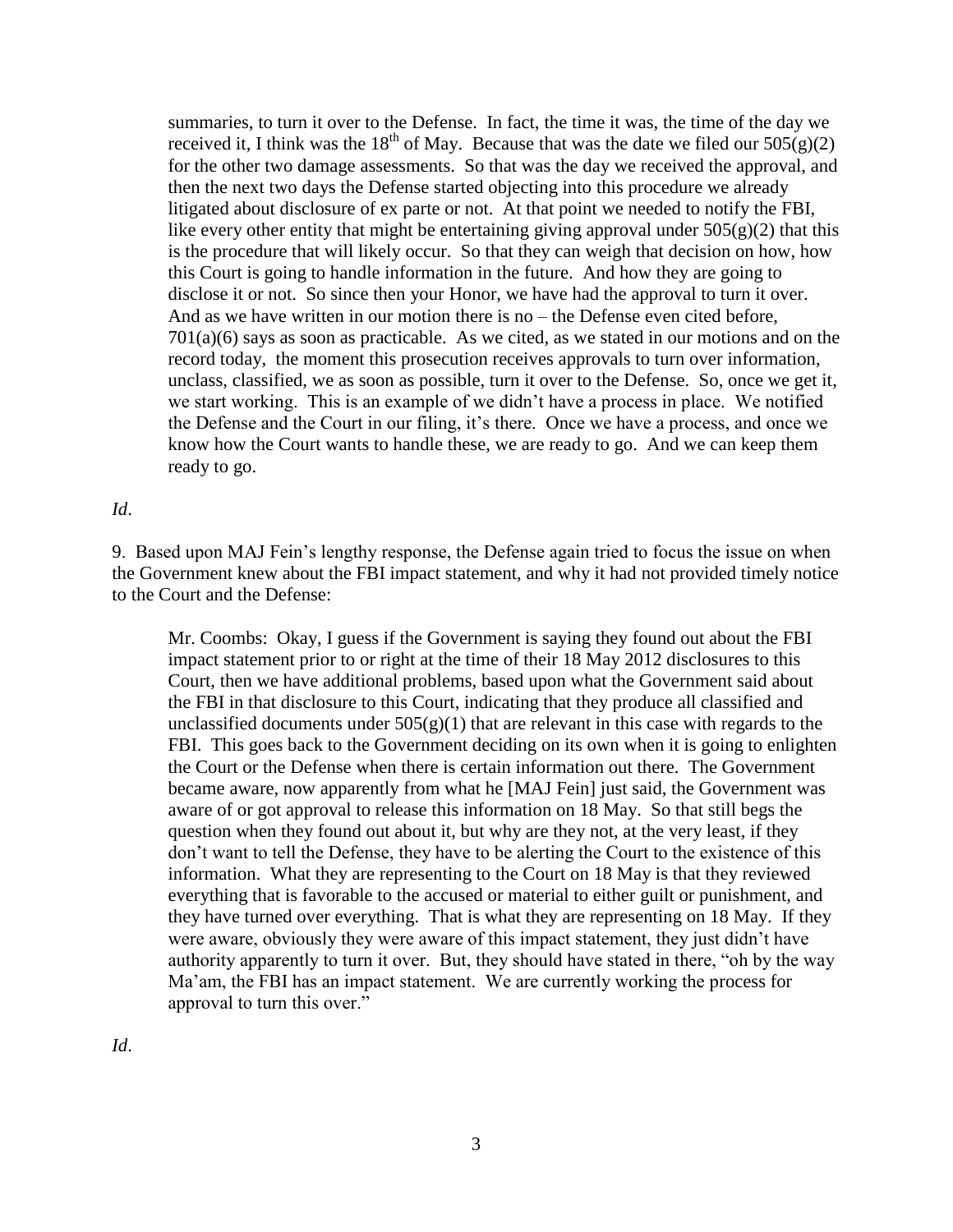10. The Court once again asked the Government to provide clarification on when it knew about the FBI impact statement:

COURT: Alright, Government, what is your position on that?

MAJ Fein: Your Honor, we are trying to find the document.

Mr. Coombs: 18 May 2012. Prosecution disclosure to the Court.

[Court provides its copy to MAJ Fein]

COURT: Why don't you please announce for the record what appellate exhibit it is?

MAJ Fein: Yes your Honor, I have been handed Appellate Exhibit 125. I am also holding, what is this? So your Honor, I was just handed Appellate Exhibit 125 which is the prosecution disclosure to the Court on 18 May 2012, I am also holding because this will, it is a consistent application of your Honor of what the Government has been saying, the prosecution's response to the supplement to the Defense motion to compel discovery number 2 dated 31 May 2012. Which is Appellate Exhibit 100. Now, I am looking at page four of Appellate Exhibit 100, and page 2 of Appellate Exhibit 125.

#### COURT: Alright.

MAJ Fein: Your Honor, in both of these, the focus is, the Court's Order was to turn over forensic results and investigative files. This gets back to the issue that was already litigated last session. Investigative files have a specific terminology. We complied with the Court's Order and we disclosed it. As noted, to ensure the Court was properly informed and the Defense, in Appellate Exhibit 100 on page 4, the prosecution even gave notification, again about law enforcement files. And then in the second paragraph we also further requested that they search their entire records to disclose to the Court this information. It goes back to general requests and words do matter your Honor. The Government is not trying to play, to play fast and loose with terminology. We are trying to execute specifically what the Defense is requesting. It makes it much easier, we are told. And only once in pre-referral discovery, and as I have stated before, in a, in a, mass request was under 701(a)(2) any impact or damage from these organizations. We replied, "you did not provide an adequate basis, or legal basis, factual or legal basis," not "you are not entitled to it." It was never readdressed. We were on notice for Brady purposes. We started looking into it. We found it, we got approval, we notified on 18 May. Or, excuse me, on 31 May in this filing. And the prosecution is standing here today saying we are ready to actually turn over the summary to the Defense, once the Court reviews it, and if the Court authorizes the substitution. But it is not an investigative file. And although it is understandable that the FBI is the Federal Bureau of Investigation, it is a very large organization. It is a very large organization within the executive branch. The investigators are not directly tied to, and in fact, we were told by FBI headquarters that deals with the damage assessment, excuse me, the impact statement, that the investigating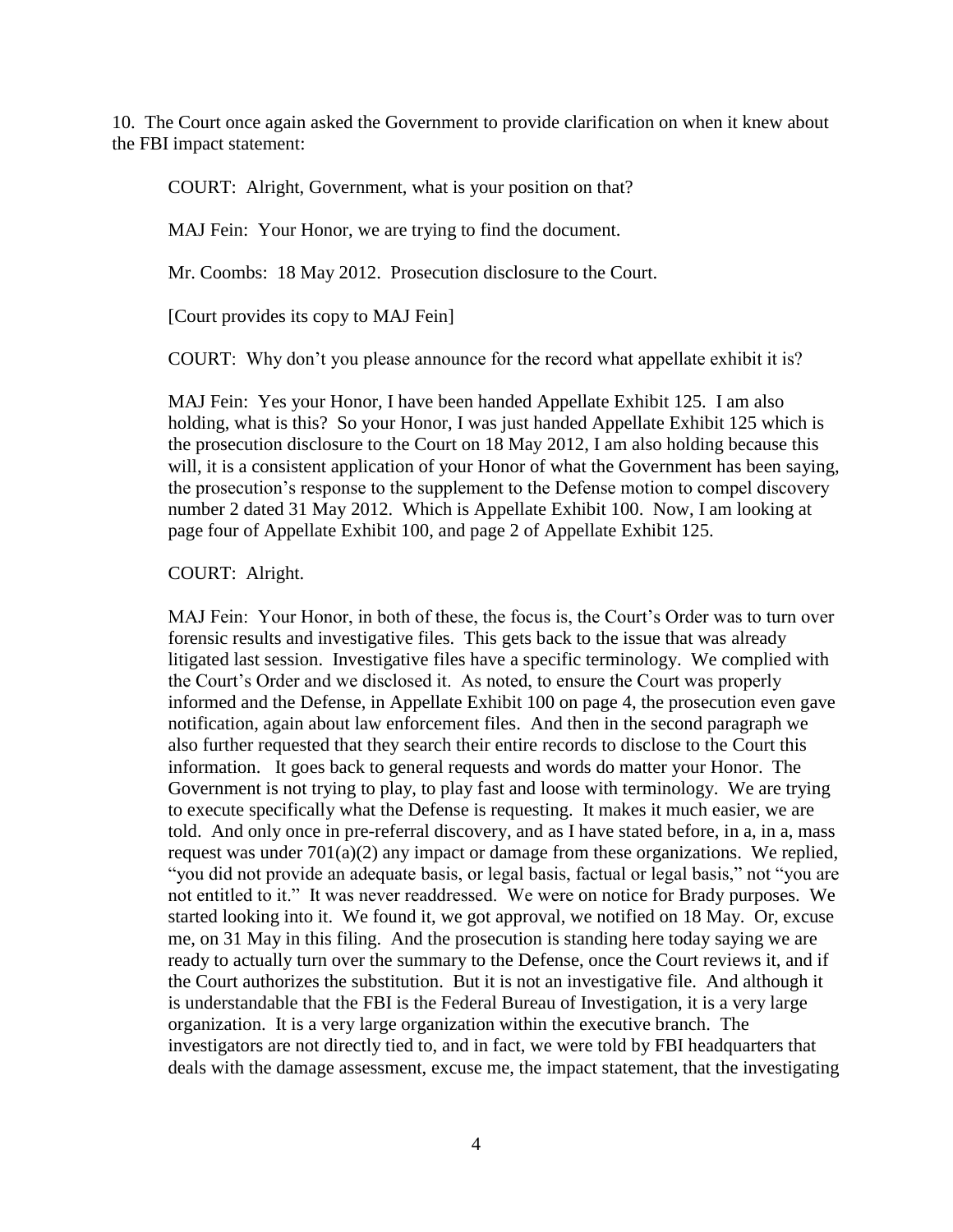office, the field office within the FBI, had no input or even contact with any aspect of the impact statement. It was a completely separate function.

*Id*.

 $\overline{a}$ 

11. Despite being given multiple opportunities to answer the question of when the Government was aware of the FBI impact statement, the Government never provided an answer to the Court.<sup>2</sup>

# ARGUMENT

12. During the 6-8 June motions hearing, the Government requested additional time to respond to the Defense's motion for a due diligence accounting. The Court granted the request. The purpose of the additional time was for the Government to respond to the questions of the Defense and the Court concerning what the Government knew and when concerning the ONCIX damage assessment, the FBI impact statement, and any other due diligence issues raised by the Defense's motions.

13. At oral argument, the Court asked MAJ Fein: "Government, are you prepared to tell me when you did know about this impact statement or impact assessment?" MAJ Fein's response was that he was *not* prepared to answer the question at the time, but would address this in the Government's written submission for which the Government requested (and was granted) a 2 week extension ("Your Honor, the Government would like to at least have a chance to argue the due diligence argument first and then answer that in (inaudible) Court's order.<sup>33</sup>).

14. The Government filed its submission yesterday, on 20 June 2012. The Government's submission fails to mention the FBI impact statement that MAJ Fein represented to the Court he would address in his submission. It also fails to mention the ONCIX damage assessment, the DHS damage assessment, the HQDA memo, the Department of State documents, etc. In short, the Government has not responded *to a single* issue raised by the Defense. Instead, the Government essentially asks the Court to, "trust us, we know what we are doing."

15. The whole point of allowing the Government two weeks to respond was to provide answers to the factual issues raised by the Defense, not to allow the Government to rehash arguments to the effect that there is no basis for ordering a due diligence statement. The Government already made *those exact same arguments* on 24 May 2012. *See* Appellate Exhibit XCVII (Prosecution Response to Defense Motion to Compel Discovery #2) ("The prosecution respectfully requests

 $2$  In its 22 March 2012 statement to the Court, the Government stated "the United States is concurrently working with other Federal Organizations which we have a good faith basis to believe may possess damage assessments or *impact statements*…." *See* Prosecution's Response to Court's Email Questions (22 March 2012). The Government undoubtedly knew of the FBI impact statement prior to its 22 March 2012 disclosure to the Court. The Government, however, failed to notify the Court on that date of the FBI impact statement. The Government also failed to notify the Court of the FBI impact statement on 20 April 2012 when it represented what the FBI had it its possession and that "the United States anticipates that the FBI is the only government entity that is a custodian of classified forensic results or investigative files relevant to this case that will seek limited disclosure IAW MRE 505(g)(2)." Appellate Exhibit LVI.

<sup>&</sup>lt;sup>3</sup> The audio is inaudible at the end of MAJ Fein's statement; however, based on the context of the sentence, it is clear that MAJ Fein was deferring his answer until the Government's written submission.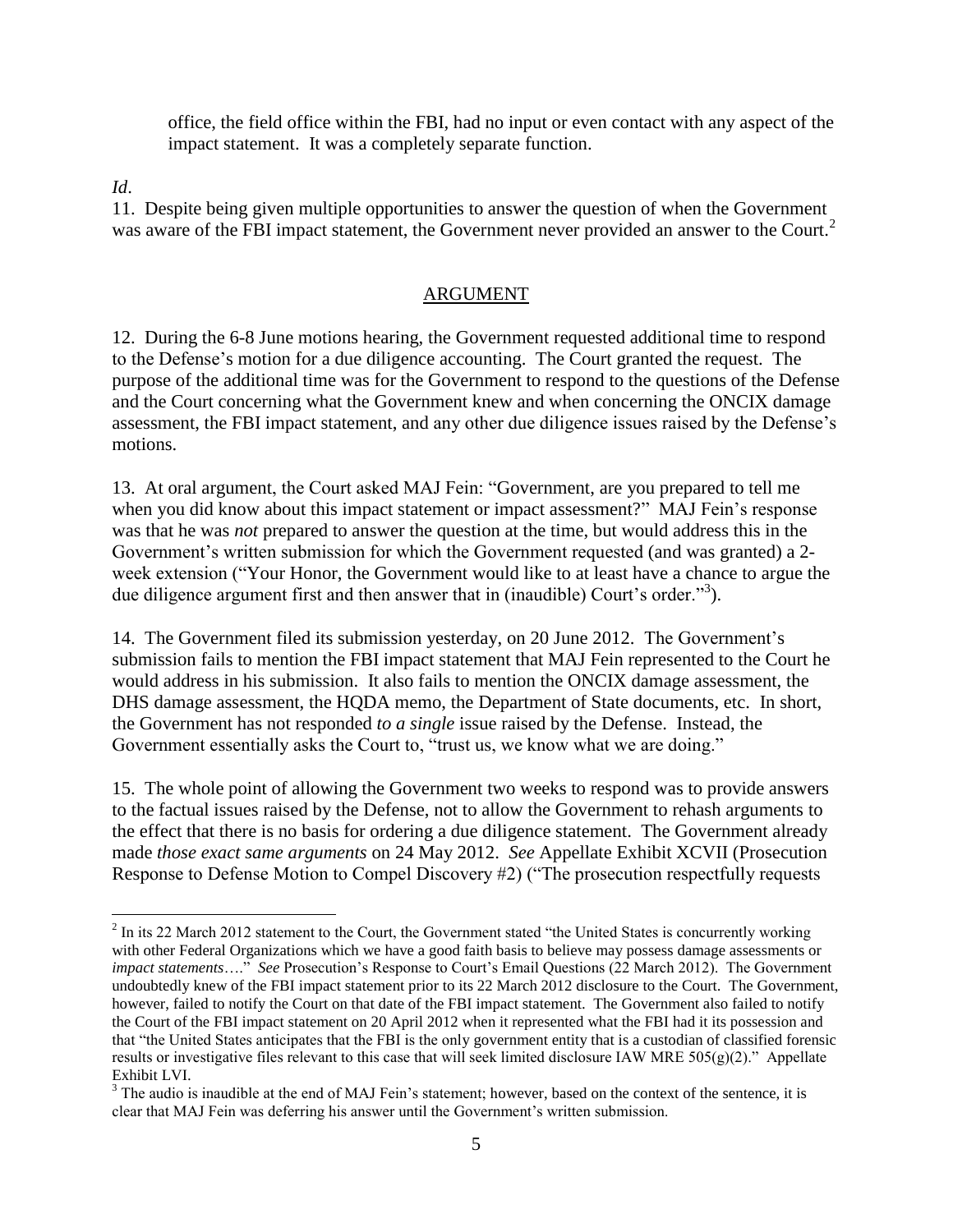that the Court deny the defense's request for the prosecution to respond to inquiries related to its due diligence search for discoverable information. There is no legal authority to support the defense's request. Should the Court be inclined to [grant the Defense's motion], the prosecution requests leave of the Court to require the prosecution to prepare internal memoranda and other attorney work-product, and present this information to the Court *ex parte* … based on it being attorney work-product).

16. The purpose of deferring argument for two weeks was to enable the Government an opportunity to explain to the Court inconsistencies in the factual issues raised by Defense's motion. That is *the basis upon which* the Court granted a two-week extension. If the Government was going to use the two-week extension to simply regurgitate old arguments and repeat that "the prosecution continues to comply with its discovery obligations and will continue to do so" and "the prosecution has and continues to comply with its obligations under *Brady*" (See Government Response at p. 2), there was absolutely no need for this two-week extension.

17. It is clear that the Government has no plans to explain any of its conduct. It has not explained any of the following issues:

- a) Why didn't the Government tell the Court about the ONCIX damage assessment?
- b) Why did the Government represent that it had searched the files of 63 agencies prior to February 2012 and found no *Brady*, but now is saying that it did not begin its *Brady* search until February 2012 after ONCIX informed the Government that it needed to go to these agencies?
- c) When did the Government learn of the FBI impact statement? (not when did it get approval to tell the Defense). When did the FBI begin the impact statement? When did it complete the impact statement?
- d) When did the Government learn of the Department of Homeland Security damage assessment? Why didn't the Government tell the Court about this at the 6 June 2012 motions argument, given that the parties and the Court were in the process of discussing what damage assessments existed?
- e) Why didn't the Government ever follow-up with HQDA? Why did it take someone at HQDA, nine months after the original memo was circulated, to realize that nobody had conducted a *Brady* search?
- f) Why hadn't the Government already searched the files of the Department of State? How can it be that two years into the case, the only non-investigative document from the Department of State that the Government has seen is their Damage Assessment?
- g) Why has the Government not completed a *Brady* search of documents that it agrees are under military possession, custody and control?
- h) Why has the Government not yet completed a *Brady* search of closely aligned agencies?

At the upcoming oral argument, the Defense is certain that the Government will once again not provide any answers. Instead it will say (as it did at the last oral argument) something to the effect that it will "get back to the Court on that."

18. The Defense would also ask that the Court either read the limited transcriptions provided by the Defense in support of the request for witnesses or listen to the audio transcript itself. The